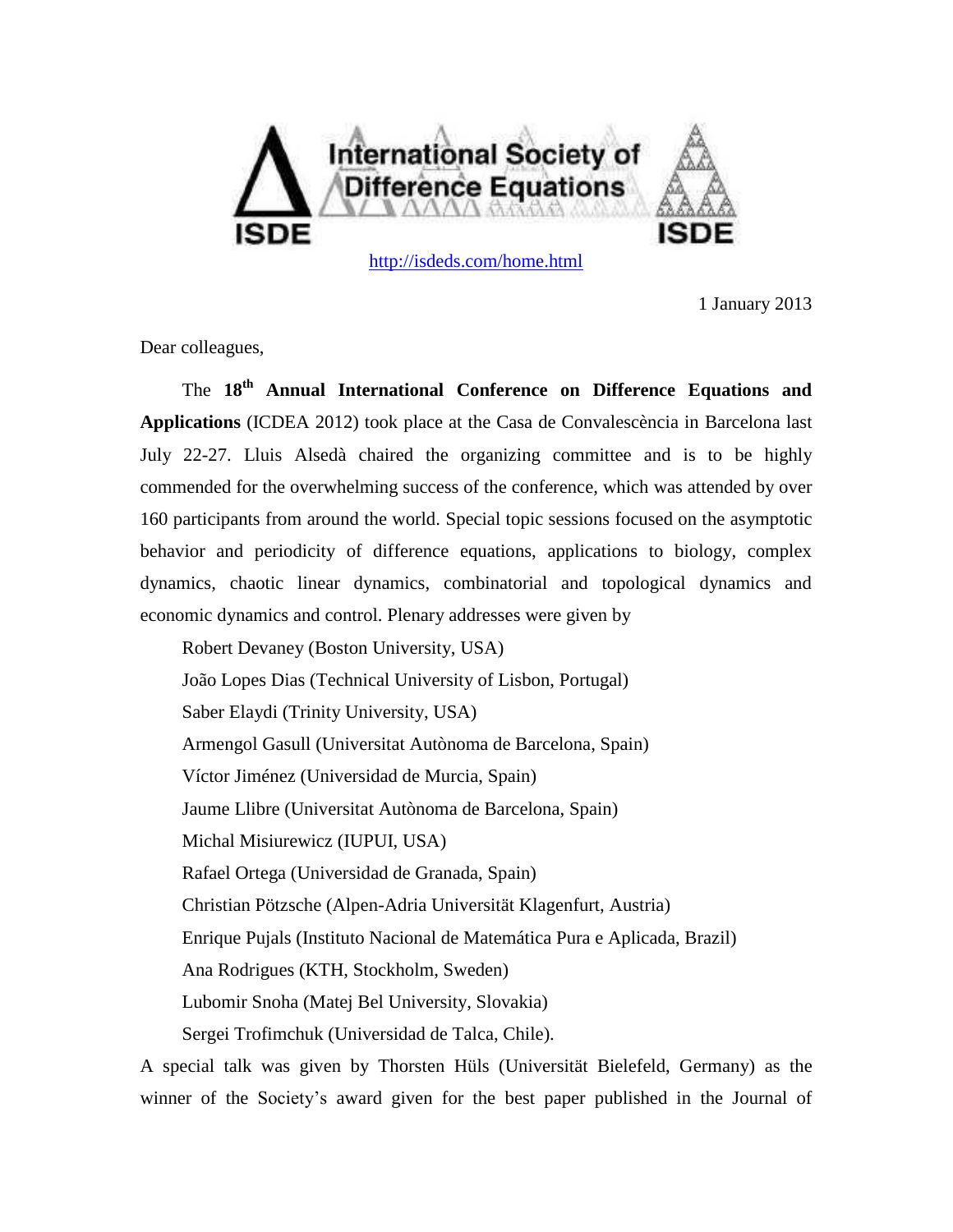Difference Equations for 2011 (*Homoclinic trajectories of non-autonomous maps*, JDEA 17(1):9–31, 2011). Participants at ICDEA 2012 have been invited to submit paper for a special volume, entitled *Discrete Dynamical Systems and Applications*, to be published in the Springer Proceedings in Mathematics (edited by Lluis Alsedà, Jim Cushing, Saber Elaydi and Alberto Pinto). Details about the conference can be viewed at the website [http://www.gsd.uab.cat/icdea2012/.](http://www.gsd.uab.cat/icdea2012/)

The **19th Annual International Conference on Difference Equations and Applications** (ICDEA 2013) will be held at Sultan Qaboos University, Muscat, Oman, May 26 - 30, 2013. Please note the earlier date for this conference this year. Ziyad AlSharawi is chairing the organizing committee for ICDEA 2013, which is putting together what is promising to be an exciting conference. There will be special topic sessions (please consider organizing one!) and proceedings will again be published by Springer. At this time confirmed speakers include:

Azmy Ackleh (University of Louisiana at Lafayette, USA) Arno Berger (University of Alberta, Canada) Henk Bruin (University of Vienna, Austria) Rod Halburd (University College London, UK) Eduardo Liz (University of Vigo, Spain) Michal Misiurewicz (Indiana University, USA) Hinke Osinga (The University of Auckland, New Zealand) Martin Rasmussen (Imperial College London, UK) Jaroslav Smital, Mathematical Institute in Opava, Czech Republic)

Yasuhiro Takeuchi (Aoyama Gakuin University, Japan)

Special features this year will include the announcement of the winner of the second Bernd Aulbach Prize and the winner of the Best JDEA Paper prize (for 2012). I hope you will plan to attend this exciting conference. For further details, please see the conference website http://www.alsharawi.info/ICDEA2013/index.htm.

The Society has limited funds available to support student attendance at ICDEA 2013. Eligible to apply are students of faculty mentors who are ISDE members. An applicant should send their name, address, and affiliation, as well as a letter of recommendation from their faculty mentor, via email to Professor J. M. Cushing